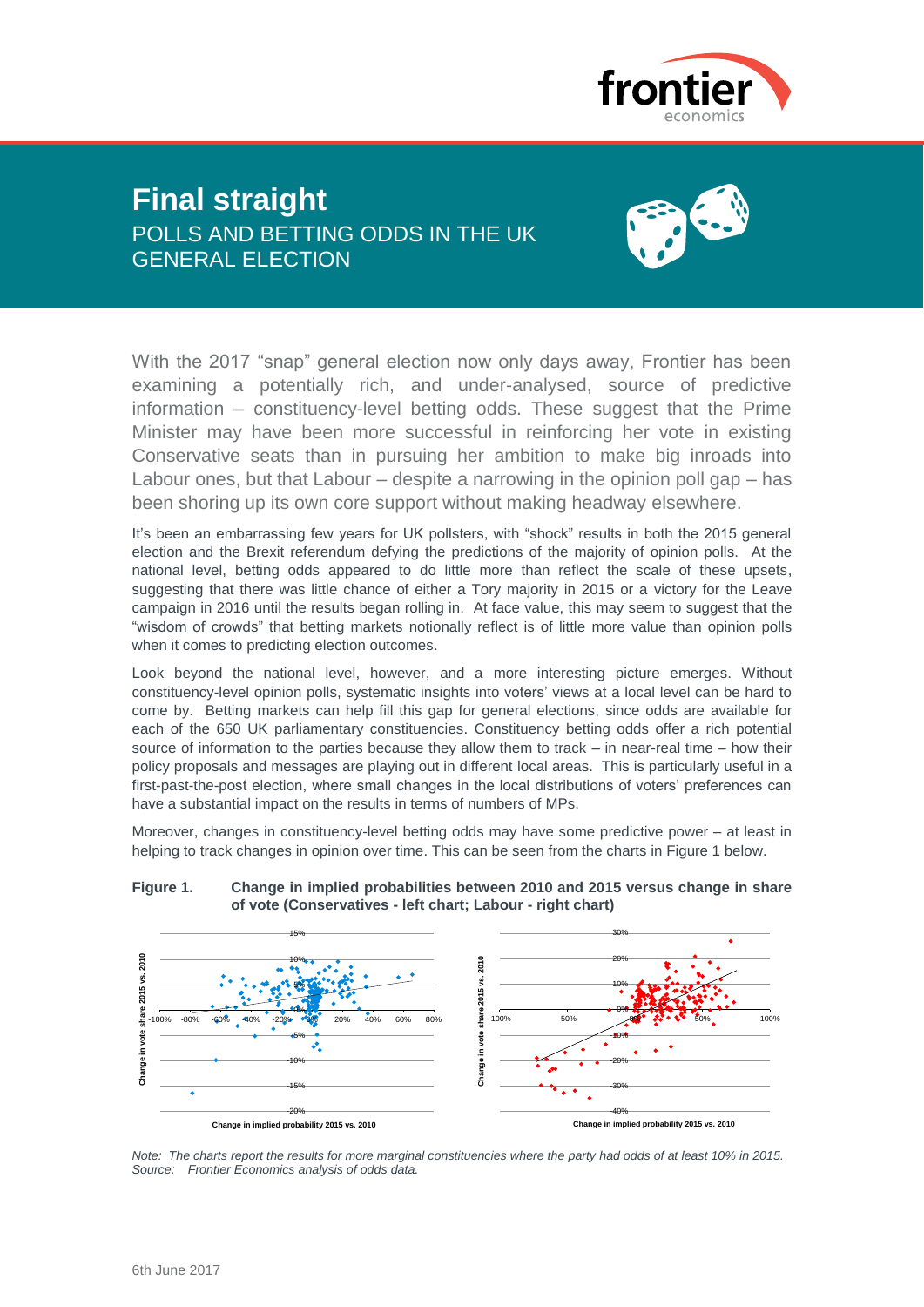The two charts in Figure 1 focus on constituency-level changes in the performance of the Conservative and Labour parties between the 2010 and 2015 general elections. Each dot represents a specific constituency. For each chart, the horizontal axis measures the change in the party's probability of winning implied by comparing its odds ahead of the 2010 general election against its odds ahead of the 2015 election five years later. The vertical axis plots the change in the party's share of the vote between 2010 and 2015. These two variables appear to be positively correlated. Of course, this correlation is far from perfect (and stronger for Labour than for the Conservatives, who outperformed expectations in 2015 in a number of constituencies), but it does suggest that changes in odds have some predictive power at the constituency level.

The data are probably most useful in providing indicators of change during a campaign, at a level of disaggregation that makes it possible to test some favourite theories as to what has moved the dials of public opinion. So what do the constituency-level betting odds suggest about the story of the 2017 election race so far? What have been the campaign hits and misses? And what do they indicate about the possible outcome on 8th June? As Figure 2 below shows, the polls would suggest that the race has tightened considerably in recent weeks, and some organisations – such as YouGov – have adopted modelling approaches that are predicting a hung parliament. What do trends in constituency-level odds imply?



## **Figure 2. Trends in polls since January 2017**

*Note: Each dot represents the results of a specific poll for a specific party; the lines show the moving average trends. Source: BBC.*

# Bolt for the blue

Figure 3 below plots the changes in implied probabilities for the two main parties between the buildup to the 2015 general election and mid-May 2017 – shortly before the Conservatives published their Manifesto: grey dotes denote constituencies where the probability of winning fell, while the parties' respective colours indicate consistencies where the probability increased. The darker the colour, the greater the increase in implied probability.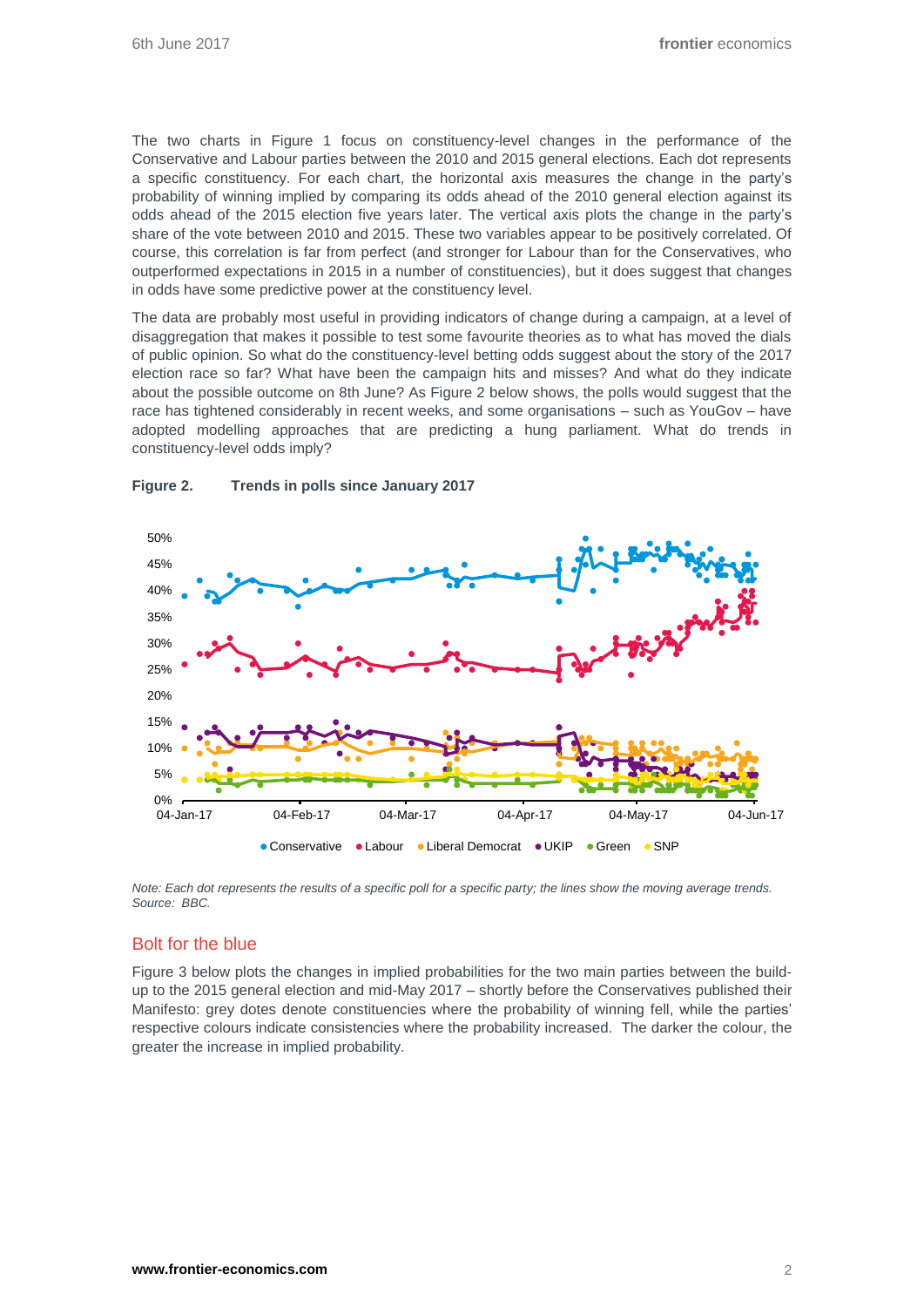## **Figure 3. Change in Conservative and Labour implied probabilities between 2015 and 19th May 2017**



*Note: Data excludes Northern Ireland. Source: Frontier Economics analysis of odds data.*

In some constituencies, both the Conservatives and Labour saw increases in their probabilities – reflecting the worsening odds of third parties such as UKIP. Nonetheless, the overall picture is stark: as of mid-May, the Conservatives' probability of victory had increased in almost 90% of constituencies, whereas the equivalent figure for Labour was just 40%. And while a Conservative win probability increased by 50 percentage points or more in 79 constituencies, there were no constituencies where Labour experienced such an increase. No wonder the Prime Minister felt comfortable calling a "snap" general election when she did.

## The Corbyn comeback

Figure 4 below shows how the implied probabilities from betting odds have evolved since mid-May. It shows that the recent picture seen at the aggregate level through opinion polls has also occurred in individual constituencies: Labour's chances have increased in almost 60% of constituencies over this period while the Conservatives' odds have fallen back in almost 80%.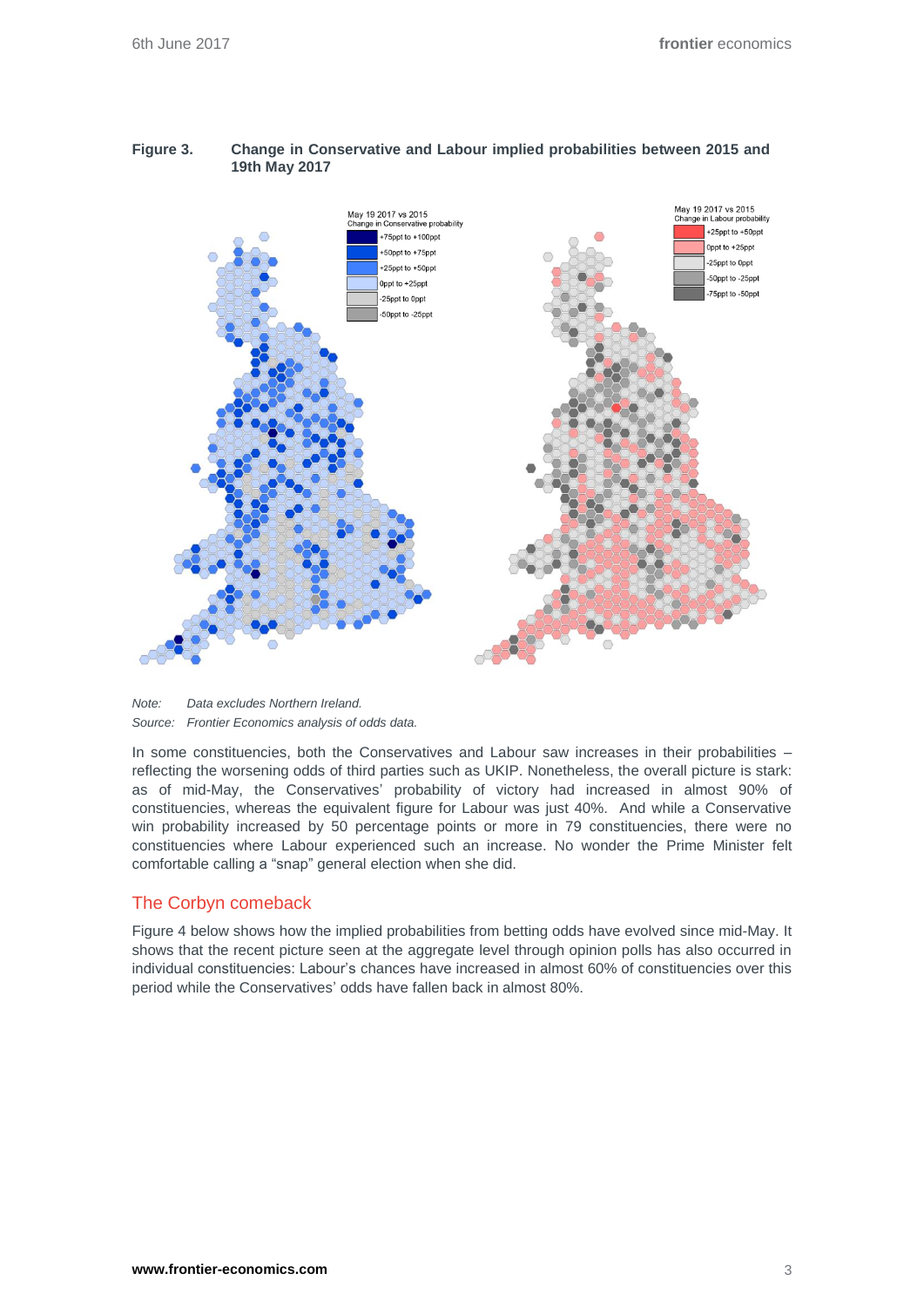## **Figure 4. Change in Conservative and Labour implied probabilities between 19th May 2017 and 2nd June 2017**



*Notes: Data excludes Northern Ireland; white dots denote constituencies with no change in probability. Source: Frontier Economics analysis of odds data.*

# Campaign hits and misses

The picture painted by the figures above very much matches that painted by developments in the opinion polls – the Conservatives well ahead in the early stages of the campaign, but Labour then regaining ground from mid-May. No surprises there.

However, dig deeper and things get more interesting. Figure 5 below suggests that the swing from the Tories to Labour over the past fortnight has been disproportionately concentrated in Labour-held seats and in Labour strongholds (Wales, North West, North East, London). By contrast, the odds in Conservative-held seats seem to have hardly shifted at all, although this aggregate result may conceal some individual variations.

This would suggest that – while Labour's recent recovery may have damaged the Conservatives' prospects of moving into "core" Labour territory – it has made little headway in Conservative-held constituencies.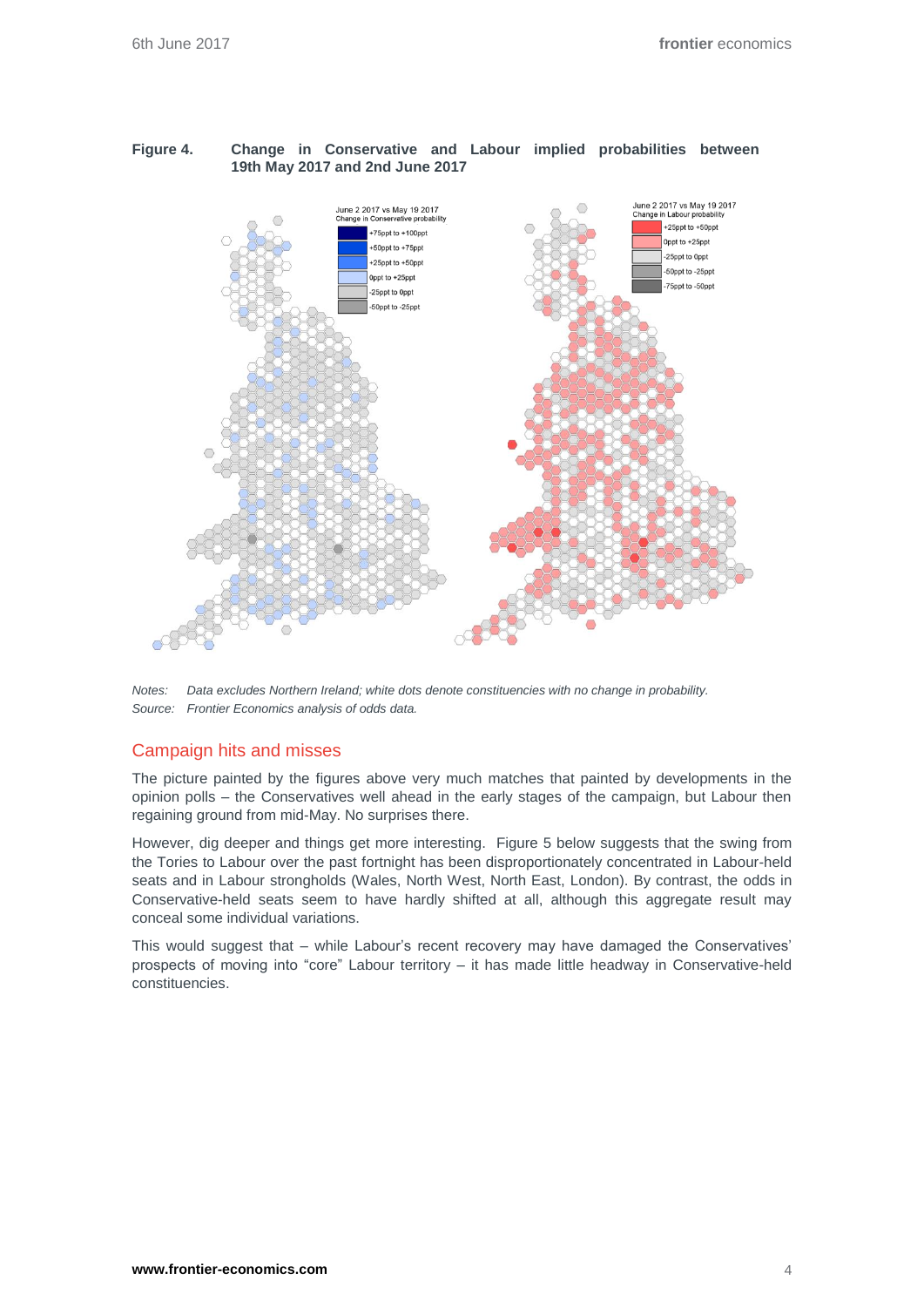#### **Figure 5 Percentage point changes in Conservative and Labour implied probabilities between 19th May 2017 and 2nd June 2017, by seat type and region**



*Note: Data excludes Northern Ireland. Source: Frontier Economics analysis of odds data.*

## Who cares about care?

One of the biggest policy stories of the campaign has been Mrs May's rapid change in her Manifesto's proposals for social care, which originally set no ceiling on the amount that might be deducted from people's assets after their death (subject only to the maintenance of a residual £100,000). This was reported by Tory candidates to be playing badly "on the doorstep".

But how significant was the effect of this announcement? How much does it help to explain the shift in opinion seen in the last few weeks? To test its effect, in the chart below we have plotted the change in the two main parties' odds between  $2^{nd}$  June and 19<sup>th</sup> May against the proportion of people aged 65+ in each constituency.

As the Figure 6 below shows, there's no clear relationship. In fact, if anything, it suggests that the Conservatives' odds have weakened slightly more in constituencies with fewer pensioners. The picture is one of a broad-based fall in Conservative support across the spectrum since mid-May.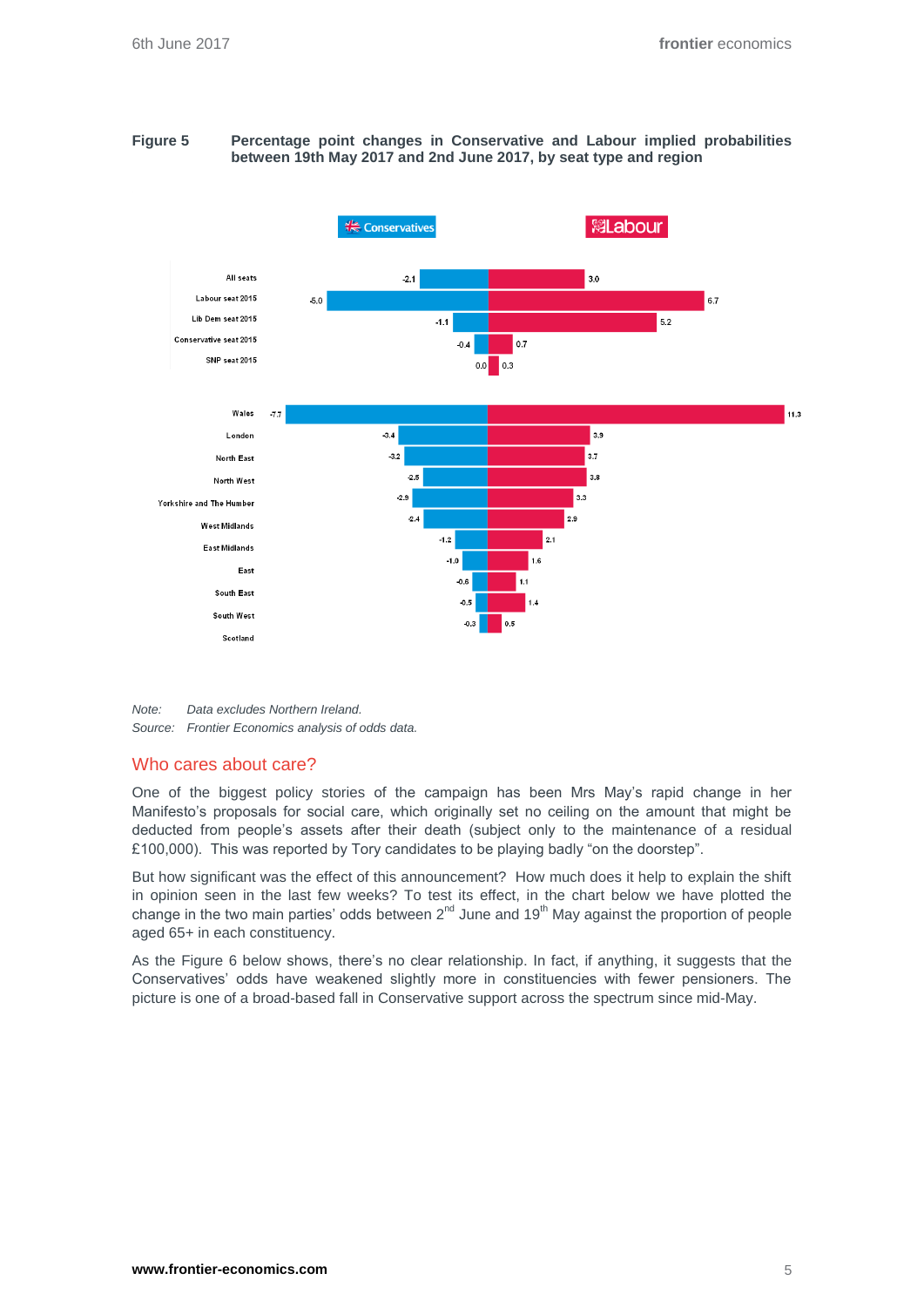

**Figure 6. Variation between change in implied probabilities 19th May 2017 vs 2nd June 2017 and proportion of constituency population aged 65+**

*Source: Frontier Economics analysis of odds data overlaid with ONS constituency demographic profiles.*

You get a similar picture if you plot the changes in probabilities against average income – a broadbased reduction in Conservative support and a broad-based recovery in Labour support. There's some evidence that the Labour recovery has been stronger in areas with lower wages – which would play to the story of Labour regaining its grip on its traditional support base – but it's pretty marginal.

**Figure 7. Variation between change in implied probabilities 19th May 2017 vs 2nd June 2017 and constituency median gross weekly pay**



*Source: Frontier Economics analysis of odds data overlaid with ONS constituency wage profiles.*

This either suggests that the social care proposals are equally unpopular with all demographic groups, which seems unlikely; or that it was the combination of policy and reversal that dented the Prime Minister's image with all groups; or that it's not, in fact, these proposals that have been the primary driver of the decline in the Tories' odds. The shoring-up of the Labour vote in Labour areas may suggest that, despite Labour debacles over the costing of their policies, traditional loyalties have kicked in; or that Jeremy Corbyn has proved more appealing, at least on his home ground, than many in his own party expected.

## Home truths

However, all these results still suggest only a relative improvement in Labour's standing in recent weeks, and do not indicate that Jeremy Corbyn is making inroads outside Labour territory. Many factors continue to point firmly in the Tories' direction. Our analysis supports the assumption that